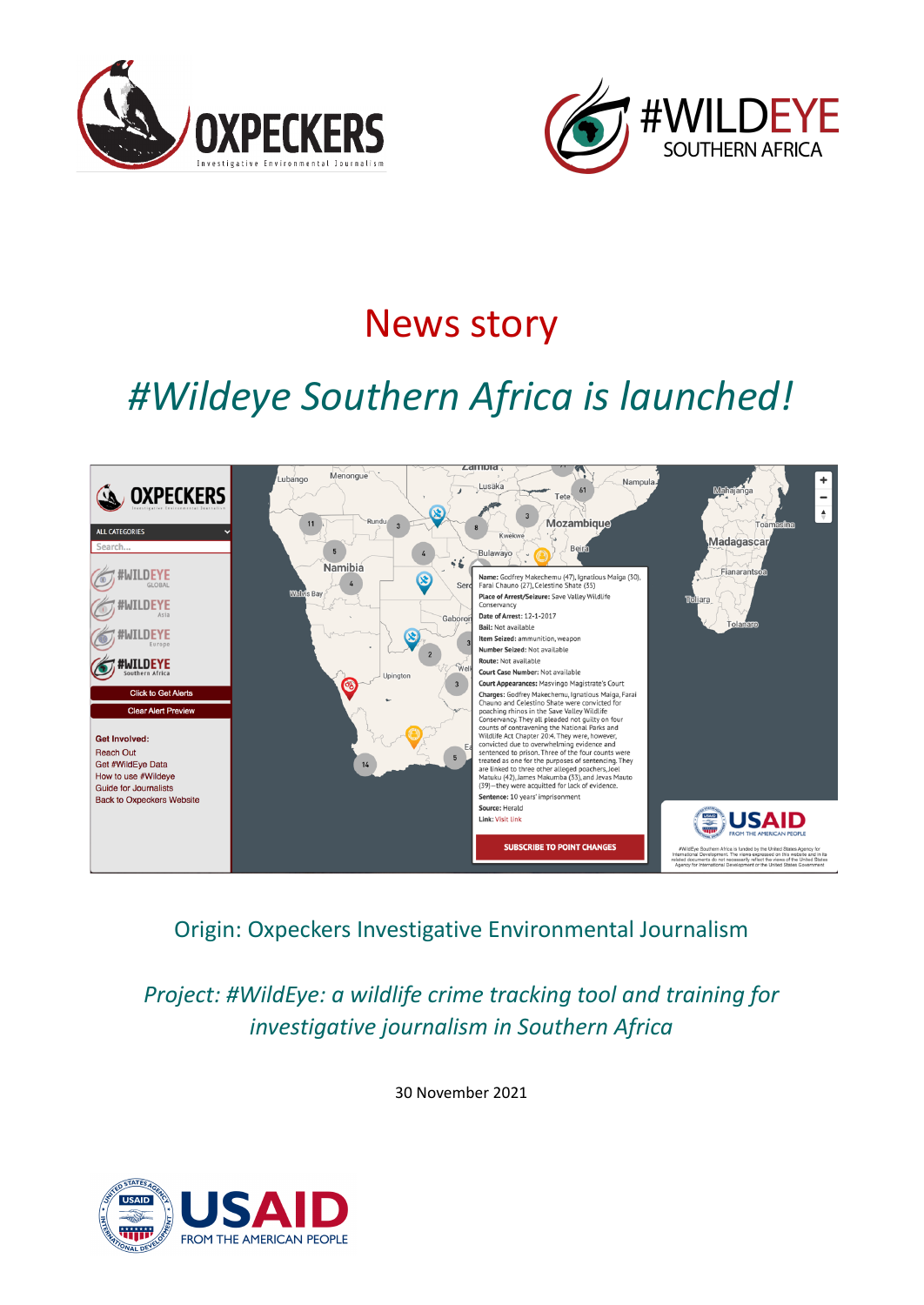

*Wildlife crime in Southern Africa has become easier to track and harder to hide, as Oxpeckers Investigative Journalism launches Africa's first geomapping tool designed to follow seizures, arrests, court cases and convictions in the region.*

**Author** Dianne Tipping-Woods For Oxpeckers Investigative Environmental Journalism

With the launch of  $\frac{H}{W}$ ildEye Southern Africa, journalists and investigators finally have a single place to access data on wildlife crimes that will help drive investigative reporting and expose criminal syndicates.

Developed by Oxpeckers Investigative [Environmental](https://oxpeckers.org/) Journalism, with the support of USAID's VukaNow Activity, the powerful new data-driven tool addresses a major challenge facing wildlife crime reporters and investigators: the fact that information on these types of activities is hard to find and even harder to track over time, and across borders. This has allowed criminal activity to remain hidden from public scrutiny and hindered reporting on the multi-billion-dollar illegal wildlife trade.

"We're proud to have developed a digital tool that anyone can use to find data on seizures, arrests, court cases and convictions relating to wildlife crime in Southern African countries," said Oxpeckers co-founder Fiona Macleod, explaining how the tool highlights trends, gaps, and questions that journalists can use to build stories through court records, or freedom of information requests.

"Using data adds accuracy, credibility and transparency to wildlife crime reporting," she noted, highlighting the media's role in bringing criminal activity to light.

Oxpeckers supports journalists to investigate environmental issues by combining traditional reporting techniques with data analysis and geo-mapping tools. The unit's journalists have helped expose eco-offences and organised criminal syndicates in Europe and Asia, where the #WildEye platform first launched.

The Southern African iteration of the tool builds on these successes. For the launch, it was populated with data from Zimbabwe, Namibia, Malawi, South Africa, Botswana and Mozambique.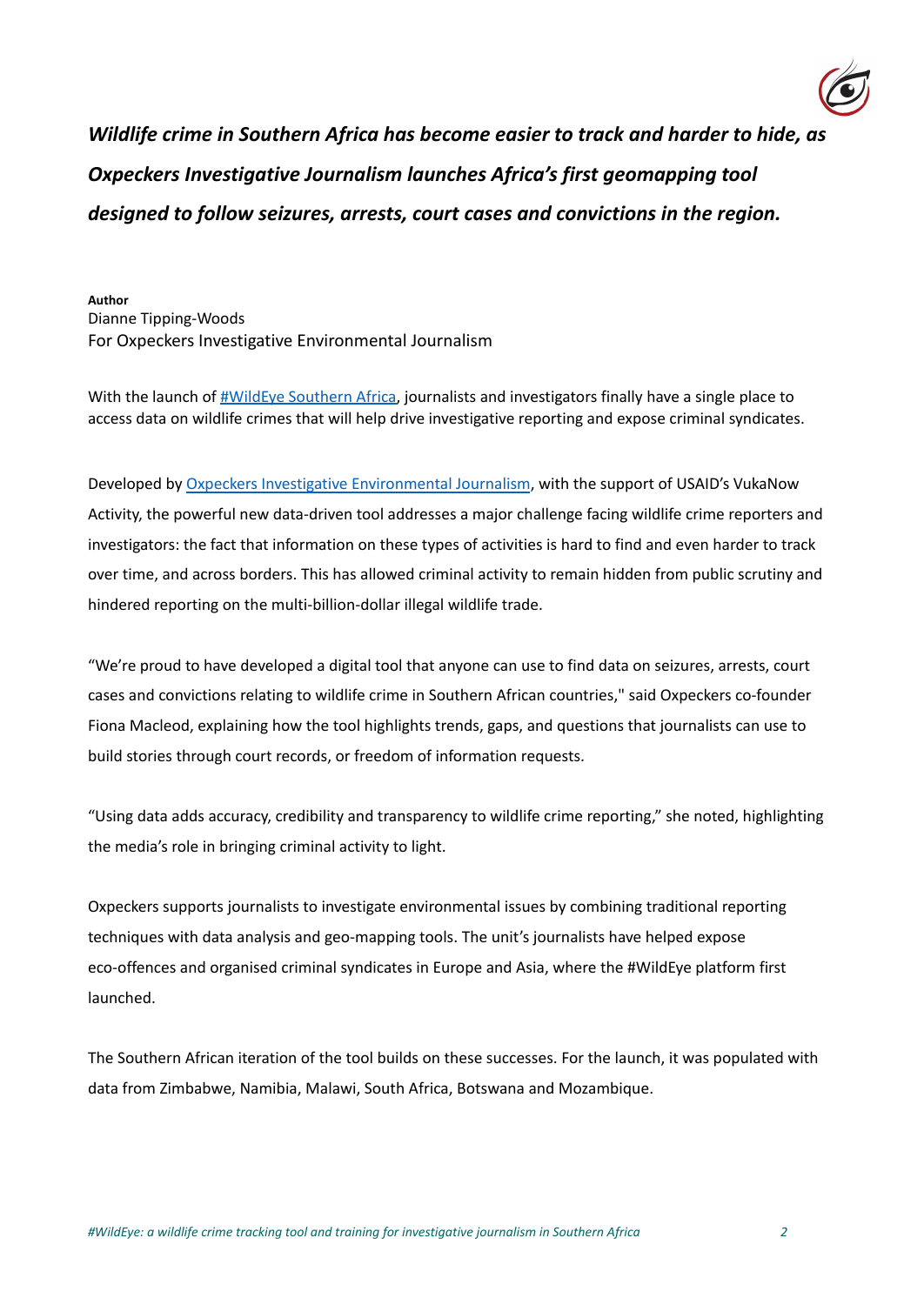



*Journalists have the responsibility of reporting wildlife stories accurately and within the confines of the law*

Developed *by* journalists *for* journalists, once the data is on the #WildEye Southern Africa map, anyone can use it. And the more information that is added, the more powerful the tool becomes. Data sets have been and will continue to be collected and collated on cases relating to wildlife crime in the region. Users can subscribe to alerts on specific cases or themes to receive updated information and track new developments.

"The work Oxpeckers has undertaken with USAID's support will strengthen the capacity of journalists to investigate and report on wildlife crime, supported by the exciting open-source digital resource that is being launched today – #WildEye Southern Africa," said Deborah Kahatano, Chief of Party at USAID's VukaNow Activity to reduce poaching and illegal trade in wildlife and to enhance law enforcement capacity. Working with journalists in the region is one of these activities.

Over the past five months, Oxpeckers has also provided crucial mentoring and training on how to report wildlife crime to selected journalists. While it is no secret that species like rhinos, pangolins and lions are killed and illegally traded, tracking and reporting on these crimes is challenging because information sits in dusty court files in different countries with different access laws. People gathering data face bureaucracy, intimidation and other challenges even as globally, large-scale, transnational wildlife crimes threaten species, security and the well-being of local communities.

"The data already suggests wildlife crime is on the increase in certain regions," notes Sean Ndlovu, a Zimbabwean data journalist who worked on the team collating data for #WildEye. He hopes other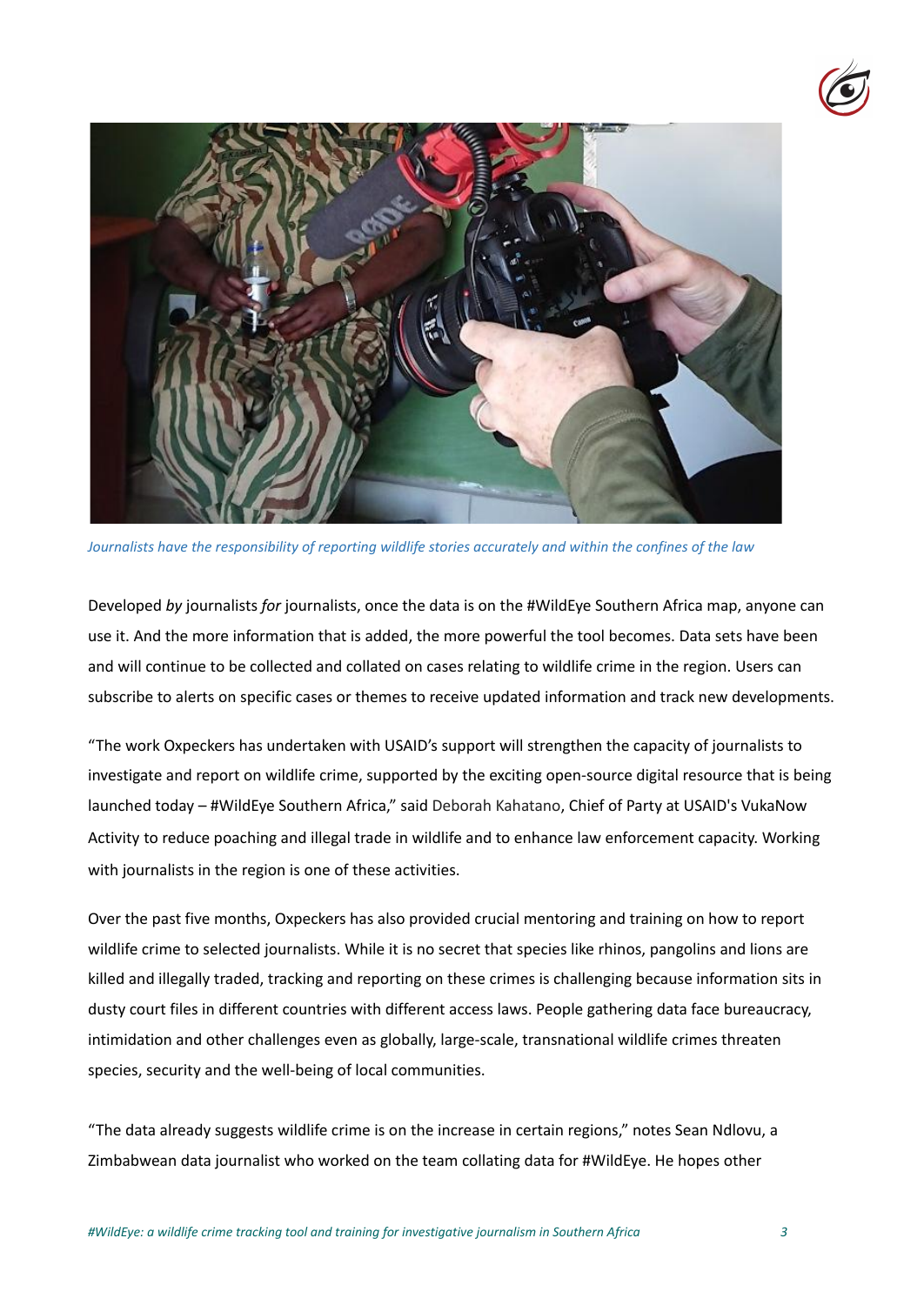

journalists, researchers, officials and non-profit organisations support #WildEye in making wildlife crime-related data easily available and publicly accessible, because "there is still a lot of work to be done in the region".

Globally, the media industry is under pressure and faces harsh economic realities that often result in fewer resources in general, specifically when it comes to specialised reporting on issues such as wildlife crime. Many newsrooms end up relying on wire copy, and often only stories that have national appeal make the cut. This situation is also not helped by the fact that environmental journalism is one of the most dangerous areas of reporting.

"USAID has long shown an interest in improving the capacity of regional media to report on several issues, and combating wildlife crime is certainly one of these priority areas. It is clear that as much support as possible is needed," said Angela Hogg, Director of the Regional Environment, Education and Democracy Office at USAID/Southern Africa.

#### **Author**

Dianne Tipping-Woods

© Oxpeckers Investigative Environmental Journalism Non Profit Company [registration number 124-645 NPO]

| Contact person(s) name(s) and title(s): Ms Fiona Macleod                                          |
|---------------------------------------------------------------------------------------------------|
| Office address: No 9 Uitsig Estate, Dr Enos Mabuza Drive, Mbombela 1201, Mpumalanga, South Africa |
| Office phone: +27137440023                                                                        |
| Mobile phone: +27827738955                                                                        |
| Email: oxpeckers@gmail.com                                                                        |
| Organization website: www.oxpeckers.org                                                           |
|                                                                                                   |

#### DISCLAIMER

*Views expressed in this document do not necessarily reflect the views of the United States Agency for International Development or the United States Government or the Oxpeckers Investigative Environmental Journalism Board.*

### Oxpeckers Background

Oxpeckers is Africa's first journalistic investigation unit focusing on environmental issues. The unit combines traditional investigative reporting with data analysis and geo-mapping tools to expose eco-offences and track organised criminal syndicates in Southern Africa, and their links across the globe.

Oxpeckers is a non-profit company with a proven track record in managing multinational journalistic collaborations. Its aims include building capacity for and improving the impact of African environmental journalism, inter alia by providing a home for investigative journalists interested in environmental issues. Journalists working with Oxpeckers have conducted indepth, award-winning, transnational investigations into wildlife trafficking, poaching and law enforcement in the following landscapes in which the UVN project is operating: Namibia, Zambia, Zimbabwe, and the GLTFCA (South Africa and Mozambique). The journalists have spent many years building up unrivalled networks, insights and reputations in these regions.